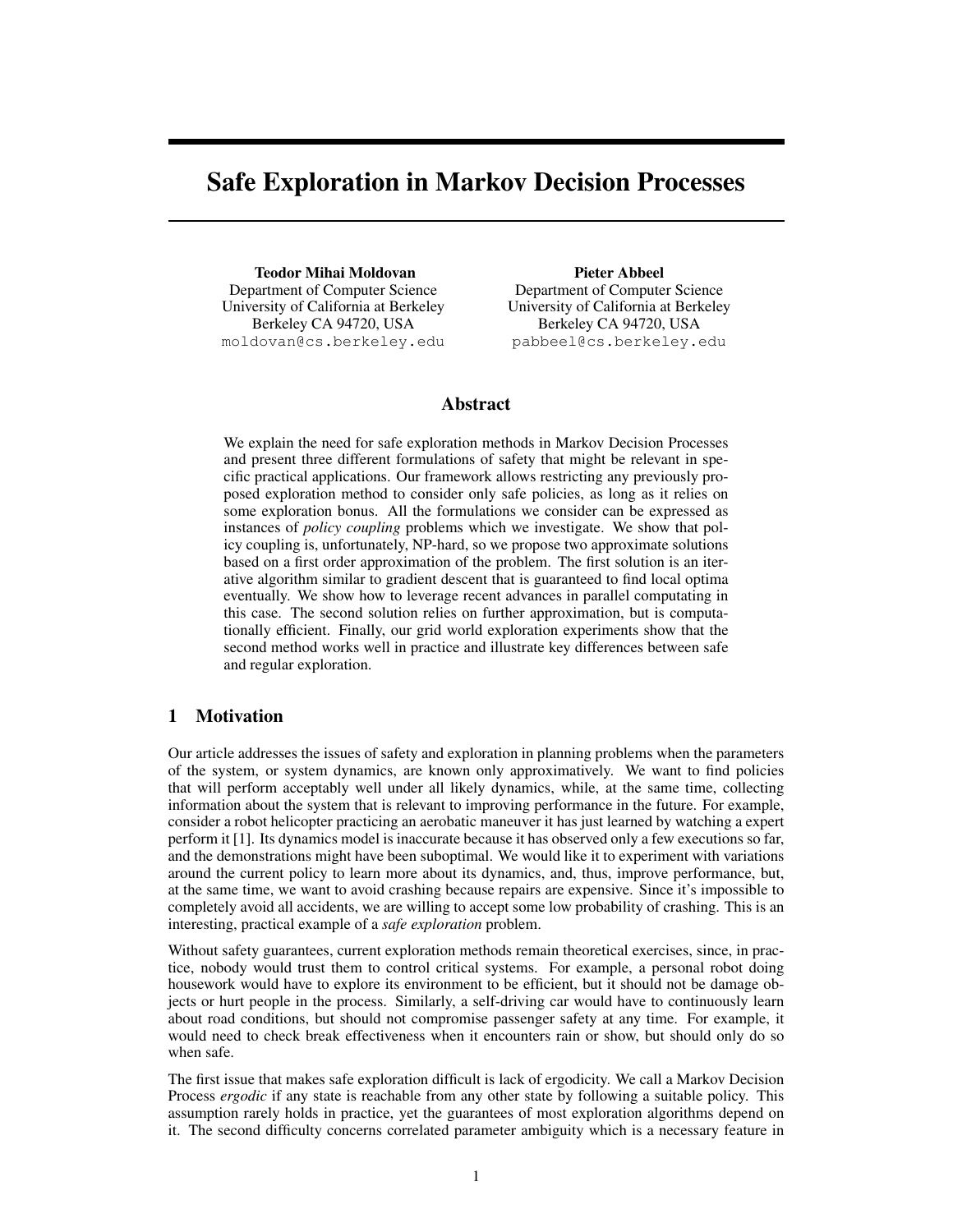safe exploration since it allows a system to make informed guesses about unseen states based on properties of the previously seen neighboring states. However, dealing with correlations is more difficult than assuming independent ambiguity, which is the usual practice. Finally, safe exploration is necessarily a multi-objective optimization problem where the objective being optimized relates to exploration and the objective being constrained encodes safety. By contrast, all previous safety or exploration methods solve single objective optimization problems.

The issue of safety, or risk aversion in MDPs has been addressed before [2, 3, 4, 5, 6, 7, 8], but few of the proposed methods provide strong probabilistic guarantees [6], and they tend to assume uncorrelated ambiguity in the system dynamics. Exploration in MDPs has also been addressed before [2, 9, 10, 11, 12, 13], but most methods tend to rely on the assumption of ergodicity and, consequently, explore too aggressively. Few authors have attempted to provide safety guarantees for exploration methods [14], but their approaches are difficult to generalize since they were engineered specifically to particular problems.

#### 2 Notation and assumptions

For brevity, we will not give a general introduction to MDPs here. Instead, we direct readers who are not familiar with the topic to [15]. We follow the Bayesian approach when accounting for model ambiguity and we the transition probabilities and rewards be random variables. In our notation, capital letters denote random variables. For example, the usual value function recursion, conditional on dynamics, takes the following form:

$$
V := \sum_{t=0}^{\infty} R_{S_t, A_t}, \text{ and the Markov property implies:}
$$

$$
E_{\delta(s), \pi}[V | P, R] = \sum_{a, s'} \pi_{s, a} R_{s, a} + P_{s, a, s'} E_{\delta(s'), \pi}[V | P, R]
$$

Technically, both *P* and *R* are random tensors indexed by the state and action processes, *S* and *A*. We subscript the expectation functional, *E*, to make the measure explicit. For simplicity of notation, and without loss of generality, we choose not to represent discounting explicitly. Instead, we implicitly assume that there exists at least one absorbing state and that all states in absorbing sets generate no rewards.

### 3 Different ways to formulate safe exploration

We propose three different definitions of what safe exploration might mean, depending on application. The safety guarantees are understood to hold with hight probability, as specified by the user, during exploration. Of course, safe exploration might not be possible within the specified safety parameters. In this case, we ignore the exploration objective and simply maximize the safety objective.

The first, and most general safety formulation amounts to forcing ergodicity by ensuring that the system remain in the same connected component of the state space during exploration. We necessarily assume that the objective is withing the connected component of the starting state, so there is a way to achieve the objective and then return to the start state. This natural assumption will hold in most interesting real world problems. The exploration efficiency guarantees will now hold for the current component, so, eventually, all of it will be explored. For example, a crawler robot exploring an earthquake site would have to avoid losing ergodicity by getting stuck in rubble.

The second variant is guaranteeing that the expected reward exceed some user specified minimum while exploring. This is suitable in situations where we already know a reasonably good policy, and we want to improve it by exploring, but the system must continuously remain in production and the returns may not diminish too much. A good example is a chemical plant trying to reduce costs by optimizing process parameters. Safety amounts to ensuring that revenue remains hight enough to cover expenses during exploration.

The third option is ensuring that the system remain within some user specified set of safe states. This is appropriate whenever the state space is simple enough that an expert could explicitly formulate a set of safe states. An robot helicopter is such a system because experienced pilots can specify ranges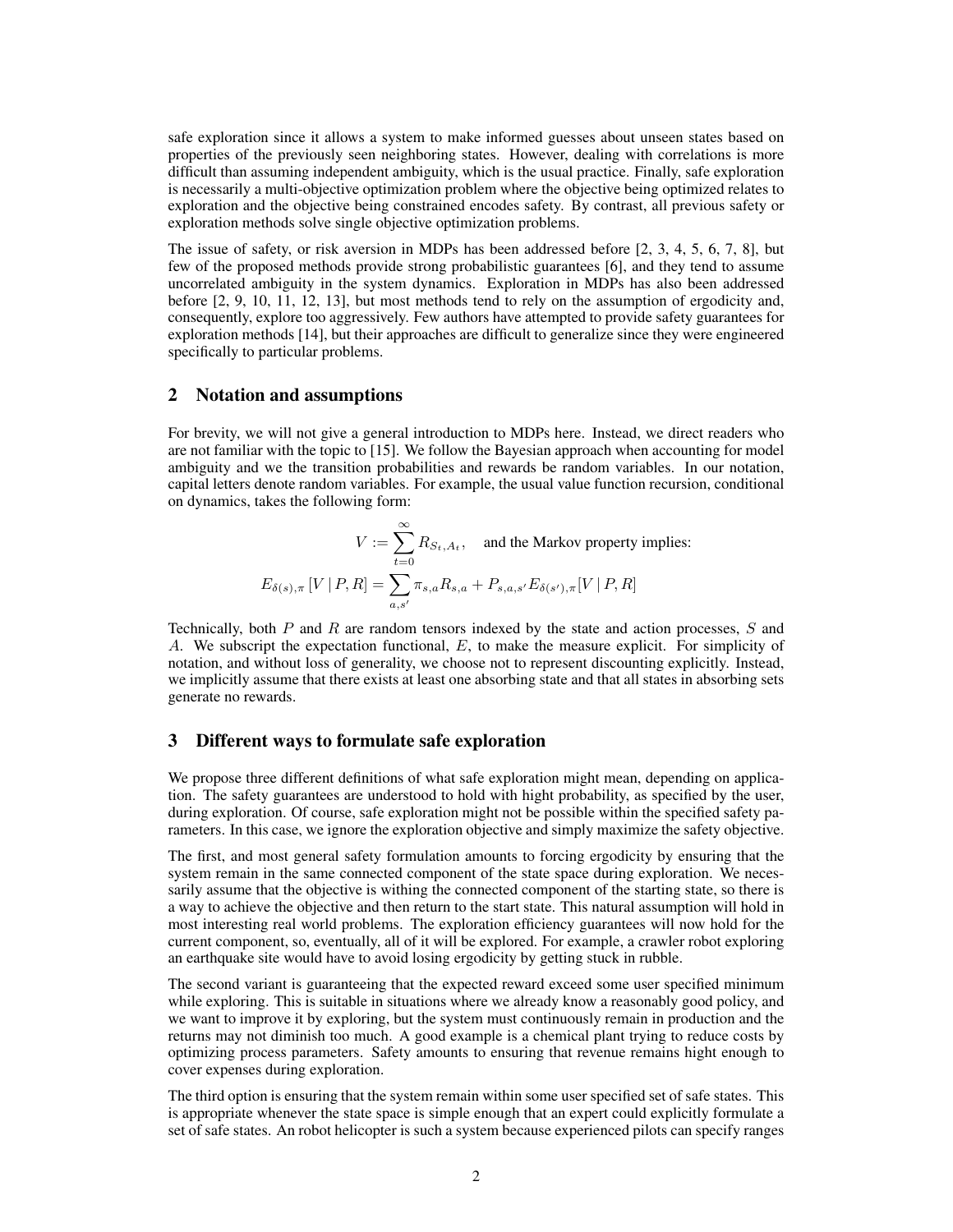for pitch, roll, yaw, positions, velocities and angular velocities such that the helicopter would safely land if control were shut down.

Even though the three proposed safety criteria seem different, they all share the same type of structure; they can all be formalized as *policy coupling* problems:

$$
\max_{\pi} E_{\rho,\pi,\mu} \sum_{t} R_{S_t,A_t} \quad \text{such that:} \quad E_{\rho,\pi,\sigma} \sum_{t} R_{S_t,A_t} \ge b \tag{1}
$$

The same state and action processes, *S* and *A*, appear in both the objective and the constraint. Their distribution is determined by the measures *ρ*, which describes the start state distribution, and  $\pi$ , which encodes the policy. On the left hand side, the measure  $\mu$  assigns mass to rewards and transitions policies, *R* and *P*, such that they encode the exploration objective. On the right hand side, the measure  $\sigma$  "picks out" rewards and transition probabilities to encode the safety objective. The following identity serves to further clarify clarify notation and show how to compute these expectations in practice.

$$
E_{\rho,\pi,\mu} \sum_{t} R_{S_t,A_t} = E_{\mu} \left[ E_{\rho,\pi} \left[ \sum_{t} R_{S_t,A_t} \, | \, P, R \right] \right]
$$

We can view the proposed safety constraints as restrictions on the space of allowable policies. The exploration objective would, then, be optimized on this restricted space of safe policies. However, the way we define safety does not influence the type of exploration objective we may use. In fact, it remain completely arbitrary, as long as it amounts to optimizing some reward in an MDP defined on the same state-action space as the safety objective. Two popular exploration algorithms, R-max [11] and Near-Bayesian Exploration [13], rely on such objectives, and, thus, can be made safe.

## 4 Complexity and parametrization of policy coupling

Since we have shown that safe exploration reduces to policy coupling in all our formulations, we will now focus on the policy coupling problem itself. The following complexity results can be shown by reduction to the Hamiltonian path problem:

- 1. The policy coupling problem is NP-hard in general.
- 2. The problem remains NP-hard even if the rewards are known and only the transition probabilities are ambiguous.
- 3. The problem is tractable when rewards are known.

These results seem natural once we notice the connection between policy coupling and *Partially Observable Markov Decision Processes* (POMDPs), which are known to be NP-hard. Regardless, it is still possible to find good approximate solutions, as we will show later on. We begin by choosing a suitable parametrization for the problem based on the special case that can be solved efficiently: the case of known transition probabilities.

With  $P = p$ , deterministic, the state the policy coupling problem expressed by Equation 1 reduces to:

$$
\max_{\pi} E_{\rho,\pi} \sum_{t} r^{\mu}_{S_t,A_t} \quad \text{such that:} \quad E_{\rho,\pi} \sum_{t} r^{\sigma}_{S_t,A_t} \ge b \tag{2}
$$

where  $r^x := E_x R$ . This can be formulated as a linear program based on the dual linear program representation of plain MDPs:

$$
\max_{n} \quad u_{\mu} \quad \text{subject to:} \quad u_{\sigma} \ge b \quad \text{and}
$$
\n
$$
x \in \{\mu, \sigma\} \quad u_{x} = \sum_{s,a} n_{s,a} E_{x}[R_{s,a}]
$$
\n
$$
\forall s \quad \sum_{a} n_{s,a} = \rho_s + \sum_{a,s'} p_{s',a,s} n_{s',a}
$$
\n(3)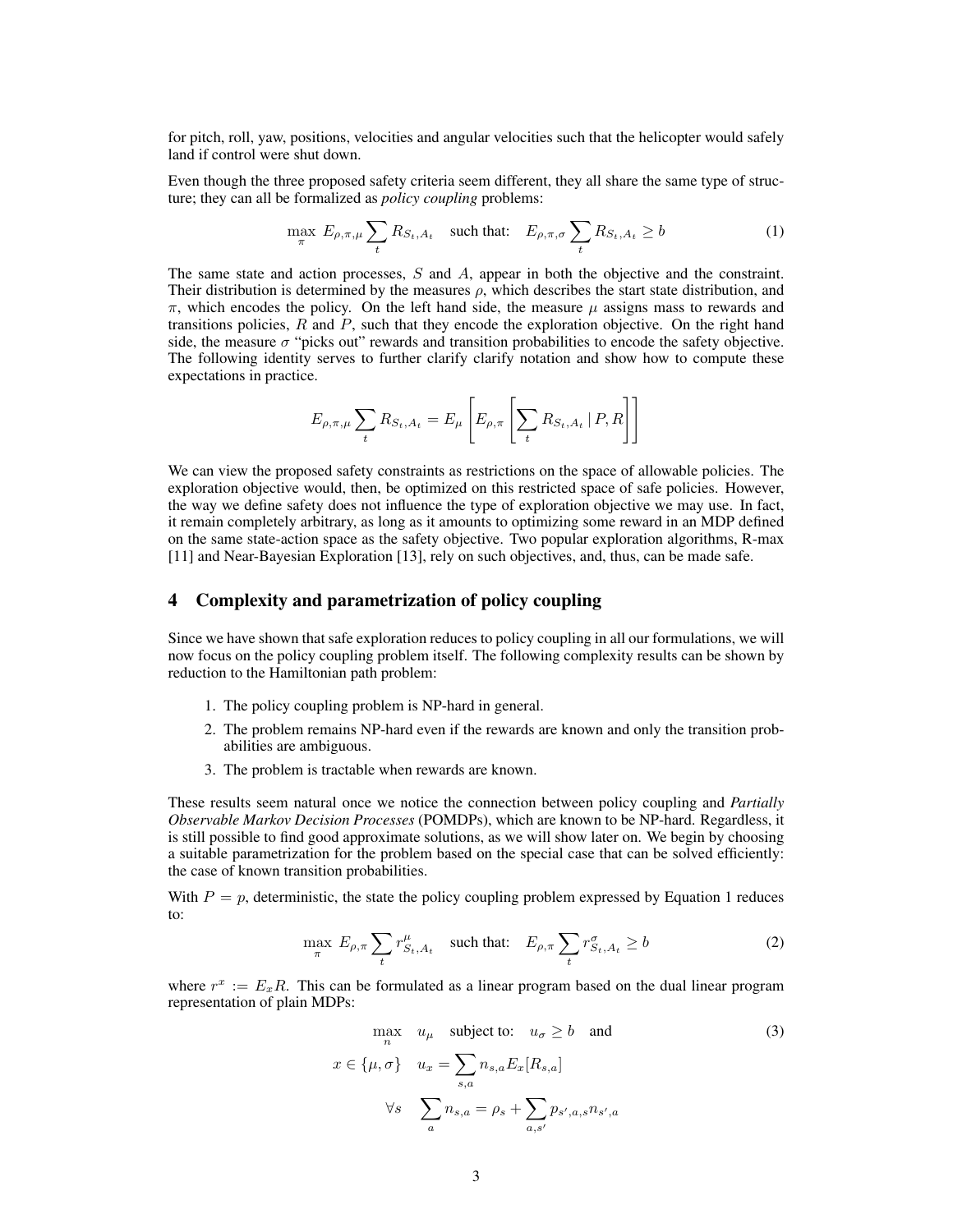where  $n_{s,a} = E_{\rho,\pi} \sum_{t} 1_{S_t=s} 1_{A_t=a}$  is the expected number of times action *a* is executed in state *s*. If the corresponding expectation is infinite, as would be the case for sink states, we fix  $n_{s,a} = 0$ since we assumed  $R_{s,a} = 0$  for those states. The policy can be recovered as  $\pi_{s,a}(n) = n_{s,a}/n_s$ when the denominator,  $n_s = E_{\rho,\pi} \sum_{t} 1_{S_t=s} = \sum_{a} n_{s,a}$ , is positive. Otherwise, if  $n_s = 0$ , simply let  $\pi_{s,a}(n)$  be the uniform categorical distribution over the actions available at state *s*.

### 5 First order approximation of policy coupling

The most important idea in this article is using special case of policy coupling with known transition probabilities to construct an approximation for the general case. We will pretend the transition probabilities are known and equal to their expectation,  $p = E[P]$ , and we will, then, apply a correction to the rewards  $R$  to compensate. The correction will be such that we obtain a first order approximation when parametrizing with respect to *n*. That is, we will match both the value function and the gradient of the original problem in the approximation, for all policies, states and actions. We start by looking at the policy gradient [16]:

$$
\frac{\partial V_\rho^\pi}{\partial \pi_{s,a}} = n_s Q_{s,a}^\pi \quad \text{where} \quad Q_{s,a}^\pi = R_{s,a} + \sum_{s'} P_{s,a,s'} V_{\delta(s')}^\pi - V_{\delta(s)}^\pi,
$$

and  $V_{\rho}^{\pi} := E_{\rho,\pi}[V | P, R]$  is the conditional value function. Next, we change variables to  $n_{s,a}$ :

$$
n_s Q_{s,a}^{\pi} = \frac{\partial V_{\rho}^{\pi}}{\partial \pi_{s,a}} = \sum_{s',a'} \frac{\partial V_{\rho}^{\pi}}{\partial n_{s',a'}} \frac{\partial n_{s',a'}}{\partial n_{s',a'}} = \sum_{s',a'} \frac{\partial V_{\rho}^{\pi}}{\partial n_{s',a'}} \frac{\partial (n_{s'} \pi_{s',a'})}{\pi_{s,a}}
$$

$$
= n_s \frac{\partial V_{\rho}^{\pi}}{\partial n_{s,a}} + \sum_{s'} \left( \sum_{a'} \frac{\partial V_{\rho}^{\pi}}{\partial n_{s',a'}} \pi_{s',a'} \right) \frac{\partial n_{s'}}{\pi_{s,a}}
$$

Using the fact that  $\sum_a \pi_{s,a} Q_{s,a}^{\pi} = 0$  for all *s*, we can easily check that the following is a solution:

$$
\frac{\partial V_{\rho}^{\pi}}{\partial n_{s,a}} = Q_{s,a}^{\pi} \tag{4}
$$

This also happens to be the *natural policy gradient*, which is known to be informative [17]. Finally, we find a corrected reward,  $\overline{R}_{s,a}^{\pi}$ , such that  $Q_{s,a}^{\pi}$  and  $V_{\delta(s)}^{\pi}$  remain the same for all  $\pi$ , *s* and *a* when changing transition probabilities from *P* to  $p = E[P]$ :

$$
\bar{R}_{s,a}^{\pi} = R_{s,a} + \sum_{s'} (P_{s,a,s'} - p_{s,a,s}) V_{\delta(s')}^{\pi}
$$
 (5)

Using this corrected reward, we obtain the first order approximation of the policy coupling problem parametrized by *ns,a*:

$$
\max_{n} \quad u_{\mu} \quad \text{subject to:} \quad u_{\sigma} \ge b \quad \text{and}
$$
\n
$$
x \in \{\mu, \sigma\} \quad u_{x} = \sum_{s,a} n_{s,a} E_{x} \left[ R_{s,a} + \sum_{s'} (P_{s,a,s'} - E[P_{s,a,s}]) V_{\delta(s')}^{\pi(n)} \right]
$$
\n
$$
\forall s \quad \sum_{a} n_{s,a} = \rho_s + \sum_{a,s'} E[P_{s',a,s}] n_{s',a}
$$
\n(6)

#### 6 Locally optimal iterative solution

If we could find a fixed point of the first order approximation in Equation 6, then that fixed point would be the solution to policy coupling. The simplest way to look for one is to start with some arbitrary *n*, solve Equation 6, then plug in the solution, solve again and iterate until convergence. In most cases it is difficult to compute the expectations involved in closed form, so, in practice, we would estimate them by importance sampling. At first sight, doing so seems to increase the computational costs significantly. However, the problem structure allows samples to be processed in parallel with minimal communication. If we allow one computing node per sample, then the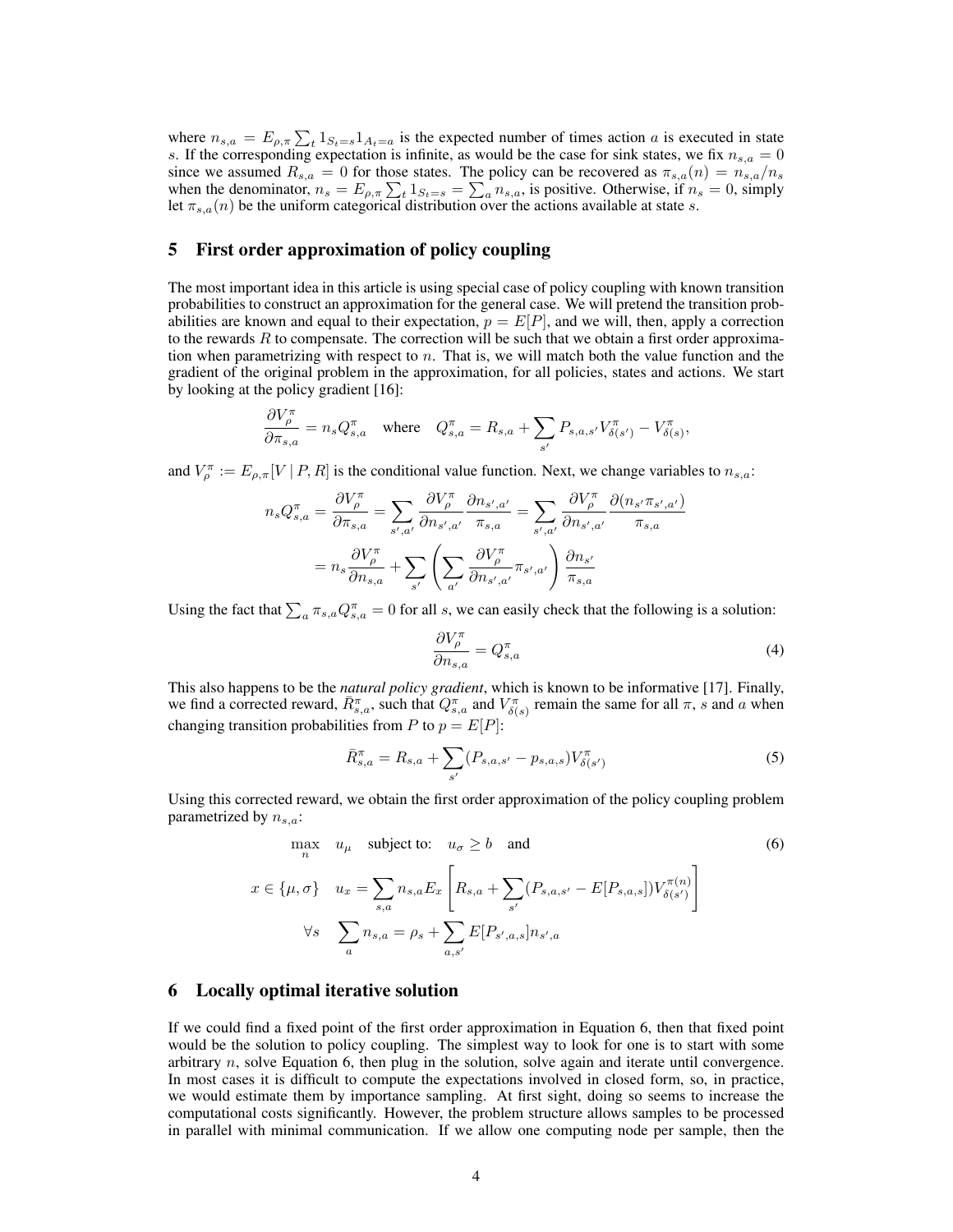running time of the importance sampler is essentially the same as that of processing a single sample. This solution is made practical by recent advances in parallel computing software infrastructure and increased public availability of large numbers of compute nodes at reasonable prices as offered, for example, by the Amazon Elastic Compute Cloud.

Even though, in our experience, this naive iteration has worked for some simple problems, it will not converge in general. Instead, it will keep oscillating among a set of policies that might be arbitrarily bad. To prevent such oscillations we need to reduce the amount of change allowed on each iteration, so we impose  $\|n^i - n^{i-1}\| \leq k(i)$  where *i* is the iteration number and  $k(i)$  is some "cooling" schedule. If we choose to use the  $L_2$  norm, then we are, essentially performing gradient descent and convergence is easier to analyze, but the complexity of solving the optimization in Equation 6 increases because it becomes a quadratic program. In this case, choosing  $k(i) = 1/i$  will guarantee eventual convergence to a local minimum [18]. The  $L_1$  and  $L_\infty$  norms seem to work well in practice and they do not increase the complexity of solving the optimization; it remains a linear program. Unfortunately, controlling the number of iterations until convergence seems to be difficult.

#### 7 Approximate but computationally efficient solution

Another idea is to approximate further by using upper and lower bounds on *V* . For example, if the safety objective encodes the probability of remaining in the safe set, these limits would be 0 and 1. Let  $\overline{L} \ge V_{\rho}^{\pi} \ge U$  for any policy  $\pi$ . Then we can see that:

$$
(P_{s,a,s'} - E[P_{s,a,s}])V_{\rho}^{\pi} \ge \max(0, P_{s,a,s'} - E[P_{s,a,s}])L + \min(0, P_{s,a,s'} - E[P_{s,a,s}])U
$$
  
 :=  $\Delta^+ P_{s,a,s'}L + \Delta^- P_{s,a,s'}U$ 

Using this lower bound in Equation 6 we get the conservative approximation:

$$
\max_{n} \quad u_{\mu} \quad \text{subject to:} \quad u_{\sigma} \ge b \quad \text{and}
$$
\n
$$
x \in \{\mu, \sigma\} \quad u_{x} = \sum_{s,a} n_{s,a} E_{x} \left[ R_{s,a} + \sum_{s'} \Delta^{+} P_{s,a,s'} L + \sum_{s'} \Delta^{-} P_{s,a,s'} U \right]
$$
\n
$$
\forall s \quad \sum_{a} n_{s,a} = \rho_{s} + \sum_{a,s'} E[P_{s',a,s}] n_{s',a}
$$
\n(7)

This is now a plain linear program after removing the non-linear dependence in  $V_{\delta(s')}^{\pi(n)}$  $\delta(s')$ , and we can solve it efficiently. At the same time, computing the expectations is much easier, and we expect that they will often have closed form solutions; otherwise, we can still approximate them by parallel importance sampling. Overall, solving this conservative approximation of policy coupling has the same theoretical complexity as solving a plain MDP on the underlying state-action space in the dual linear program formulation.

#### 8 Experiments

Our experiment models a terrain exploration problem where the agent has limited sensing capabilities. We consider a simple rectangular grid world, where every state has an integer height between 1 and 5. The agent has eight actions available at any time, *{N, NE, E, SE, S, SW, W, NW}*, that represent an attempt to move in the specified direction. Such move will always succeed unless the destination state is higher than the current state by more than 1. In other words, the agent can always go down cliffs, but is unable to climb up if they are too steep. Initially, the heights of all states are ambiguous except for the states immediately neighboring the agent. From our Bayesian standpoint, heights, *Hx,y*, are independent, uniformly distributed categorical random variables on the space of allowed heights. Whenever the agent enters a new state it can see the heights of all immediately surrounding states.

Moving from state  $s$  to state  $s'$  is considered safe if there exists a policy that is guaranteed to bring the system from state *s'* back to state *s* based only on the currently known height map. This definition implies that the agent will remain withing the same connected component of the state space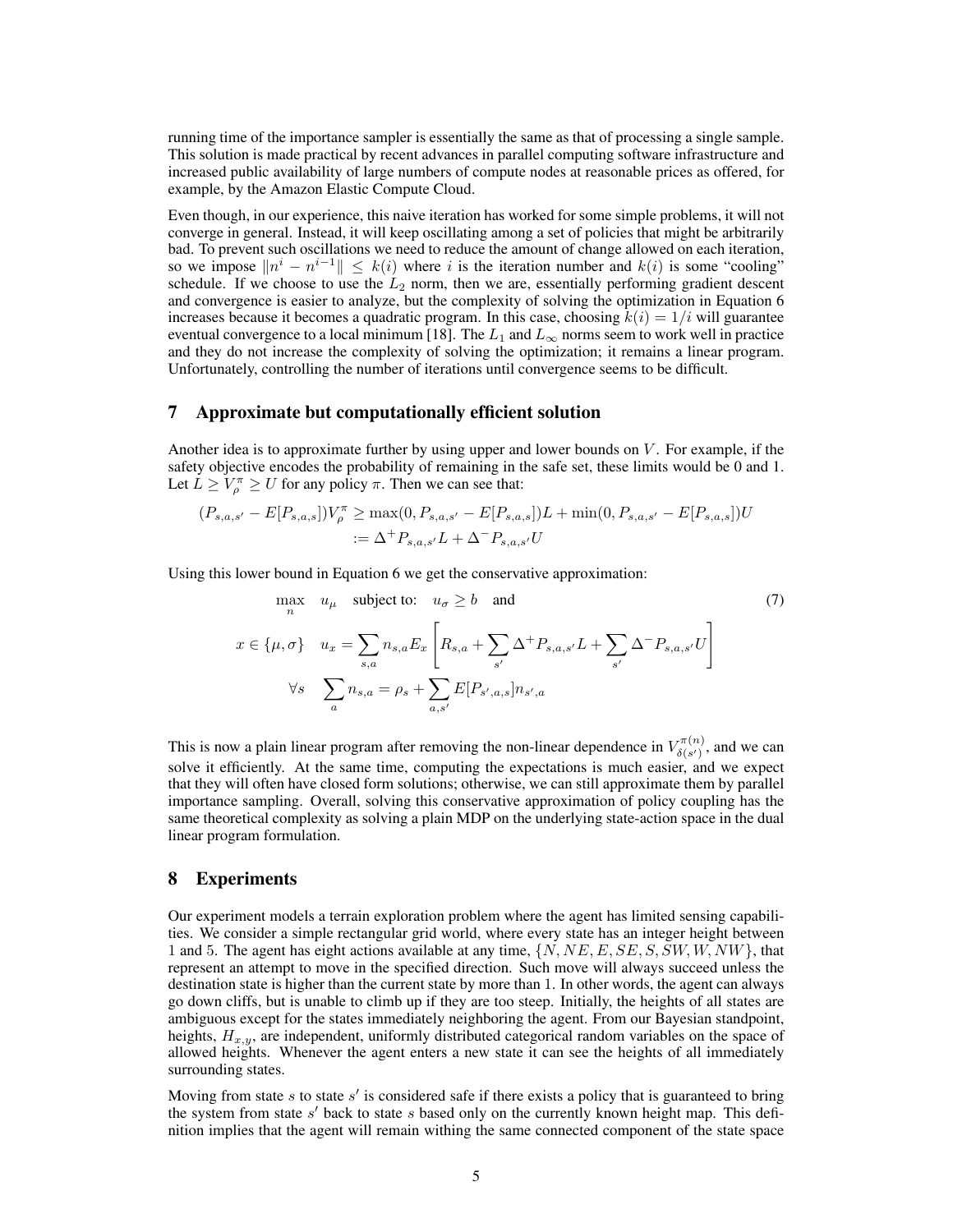

(c) The R-max explorer acts irreversibly twice.

(d) Our safe explorer first checks reversibility.

Figure 1: Exploration experiments in a simple grid world. See text for full details. Square sizes are proportional to corresponding state heights between 1 and 5. The large, violet squares have a height of 5, while the small, blue squares have a height of 1. Gray spaces represent states that have not yet been observed.

at all time, thus forcing ergodicity. Note that transitions originally considered unsafe might become safe after the height map becomes better known. In other words, we require all actions to be *eventually reversible*, but not necessarily immediately reversible. The exploration criterion is a modified version of R-max exploration [11], where the exploration bonus of moving between two states is proportional to the number of neighboring unknown states that would be uncovered as a result of the move, *ms,a*.

We use the approximate method presented in Section 7 to solve the policy coupling problem corresponding to this exploration scenario. The exploration criterion value function, corresponding to the measure  $\sigma$ , represents the probability that, under the proposed policy, the agent will only take actions that are eventually reversible. Since this safety objective represents a probability, we can immediately bound it between 0 and 1. We set the safety bound, *b*, to 1. The measure corresponding to the exploration criterion,  $\mu$ , is such that  $P = E[P]$  and  $R_{s,a} = E[R_{s,a}] + r_{\text{max}}m_{s,a}$ , so it picks out the expected transition probabilities and adds the exploration bonus to the expected rewards.

Figure 1 contrasts the behaviour of safe exploration, as described above, and plain R-max exploration with the modified exploration bonus. We can see that the safe explorer manages to explore the entire connected component it starts in, while the plain R-max explorer risks getting stuck in regions that are impossible to escape.

Our solution has the same theoretical complexity as planning in the unambiguous MDP with known height map, so the same complexity as solving a linear program with  $O(|S|)$  constraints and  $O(|S|)$ variables. When implemented in an efficient programming language (C++ for example) and using a commercial grade LP solver (such as Mosek or CPLEX), our method should scale to grid worlds of 10000 states or more.